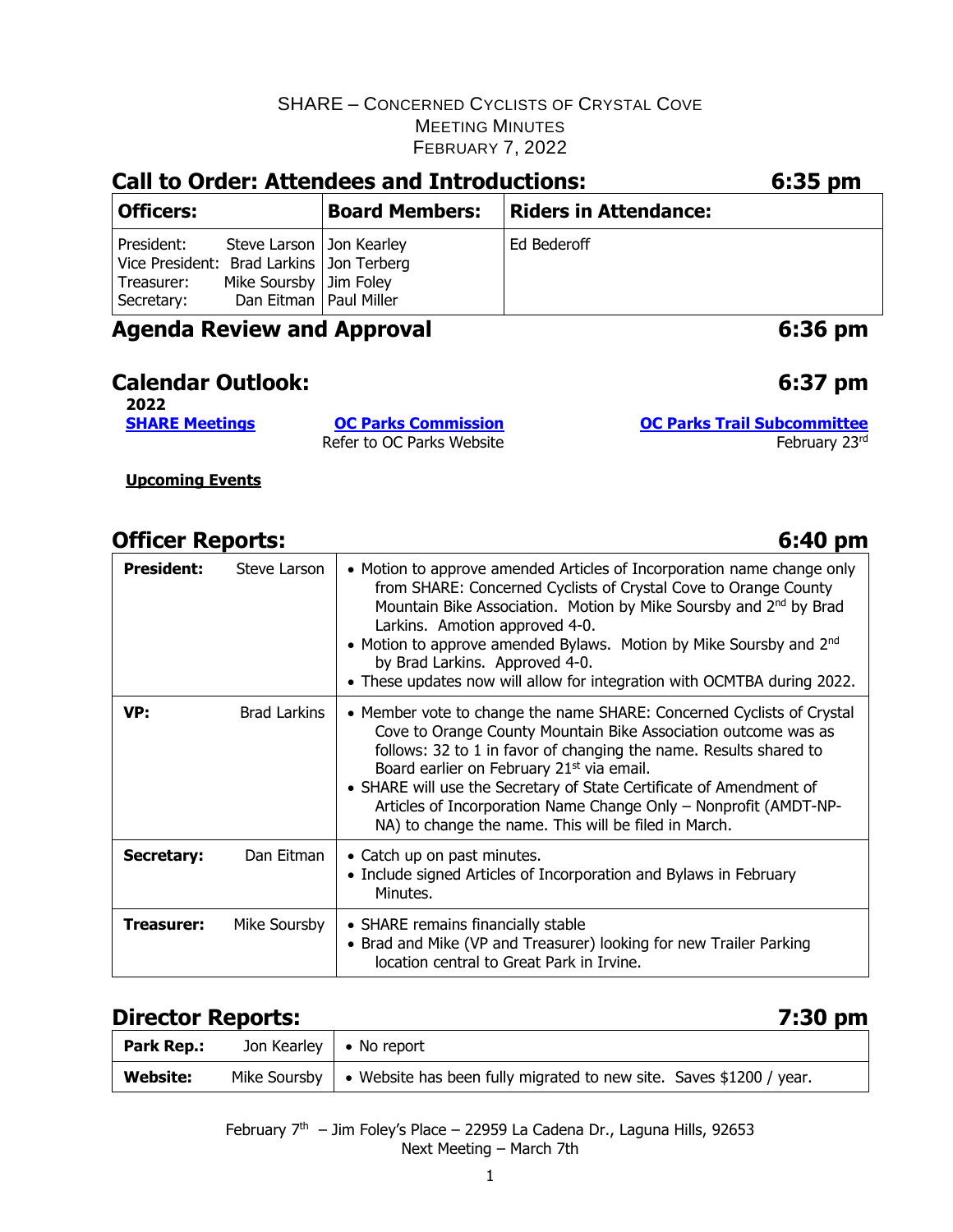| Sponsors: Manuel Doblado              |               | • No report                                                                                                                                                                                                                                                                                                                                                                                                                                                             |  |
|---------------------------------------|---------------|-------------------------------------------------------------------------------------------------------------------------------------------------------------------------------------------------------------------------------------------------------------------------------------------------------------------------------------------------------------------------------------------------------------------------------------------------------------------------|--|
| Events:                               | Paul Miller   | • Unofficial Poker Pre-Ride on April 23rd.<br>• Poker Ride is "penciled" for May 14th.<br>• What is the "Why" behind the Poker Ride, and are we ready for May<br>$14th$ ?<br>• Deadline to commit on May $14th$ date is March $14th$ . Put down \$150<br>deposit to reserve May 14 <sup>th</sup> date. Moved by Dan, 2 <sup>nd</sup> Steve. Passes<br>$4-0.$<br>• Need to create more events (Volunteer, Halloween, Earth Day, Ride-<br>Like-a-Kid, Just-Because, etc.) |  |
| Outreach:                             | Missy Kearley | • Jim Foley meeting with Lisa Bartlett's office.<br>• Look for more opportunities to provide tools for trail workers.                                                                                                                                                                                                                                                                                                                                                   |  |
| <b>Bell:</b>                          | Martha Welch  | • Delivered 500 to Crystal Cove State Park. They are putting SHARE tags<br>on the bells before handing them out.                                                                                                                                                                                                                                                                                                                                                        |  |
| PR:                                   | Steve/Dan     | • Outreach continues.                                                                                                                                                                                                                                                                                                                                                                                                                                                   |  |
| <b>Membership:</b><br>Steve/Missy/Dan |               | • Membership continues to decline.<br>145-Current; 1-Lapsed; 0-New.                                                                                                                                                                                                                                                                                                                                                                                                     |  |
| <b>Volunteers:</b>                    | Vacant        | • No Report                                                                                                                                                                                                                                                                                                                                                                                                                                                             |  |
| Graphics:                             | Vacant        | • No Report                                                                                                                                                                                                                                                                                                                                                                                                                                                             |  |

### **Park/Area Reports: 7:40 pm**

| $\Box$ USFS                                   | <b>Crystal Cove</b>                                                                   | $\Box$ LCWP          | $\Box$ Aliso/Wood Canyon |  |
|-----------------------------------------------|---------------------------------------------------------------------------------------|----------------------|--------------------------|--|
| <b>Whiting Ranch</b><br>$\Box$                | <b>Santiago Oaks</b><br>$\Box$                                                        | $\Box$ Peters Canyon | $\Box$ O'Neill           |  |
| <b>IOSP/IRC</b><br>□                          | <b>Caspers</b>                                                                        | $\Box$ Chino Hills   | $\Box$ San Onofre        |  |
| <b>OC Parks</b><br>п                          | (Other)<br>$\Box$                                                                     | $\Box$ (Other)       |                          |  |
| <b>OC Parks Trails</b><br><b>Subcommittee</b> | • Upcoming meeting on February 23rd                                                   |                      |                          |  |
|                                               | • OC Parks did not inspect the trails for integrity after the Christmas<br>downpours. |                      |                          |  |
| <b>Various</b>                                | $\bullet$ None                                                                        |                      |                          |  |

# **Old Business: 7:50 pm**

1. Item 1.

### **New Business: 7:55 pm**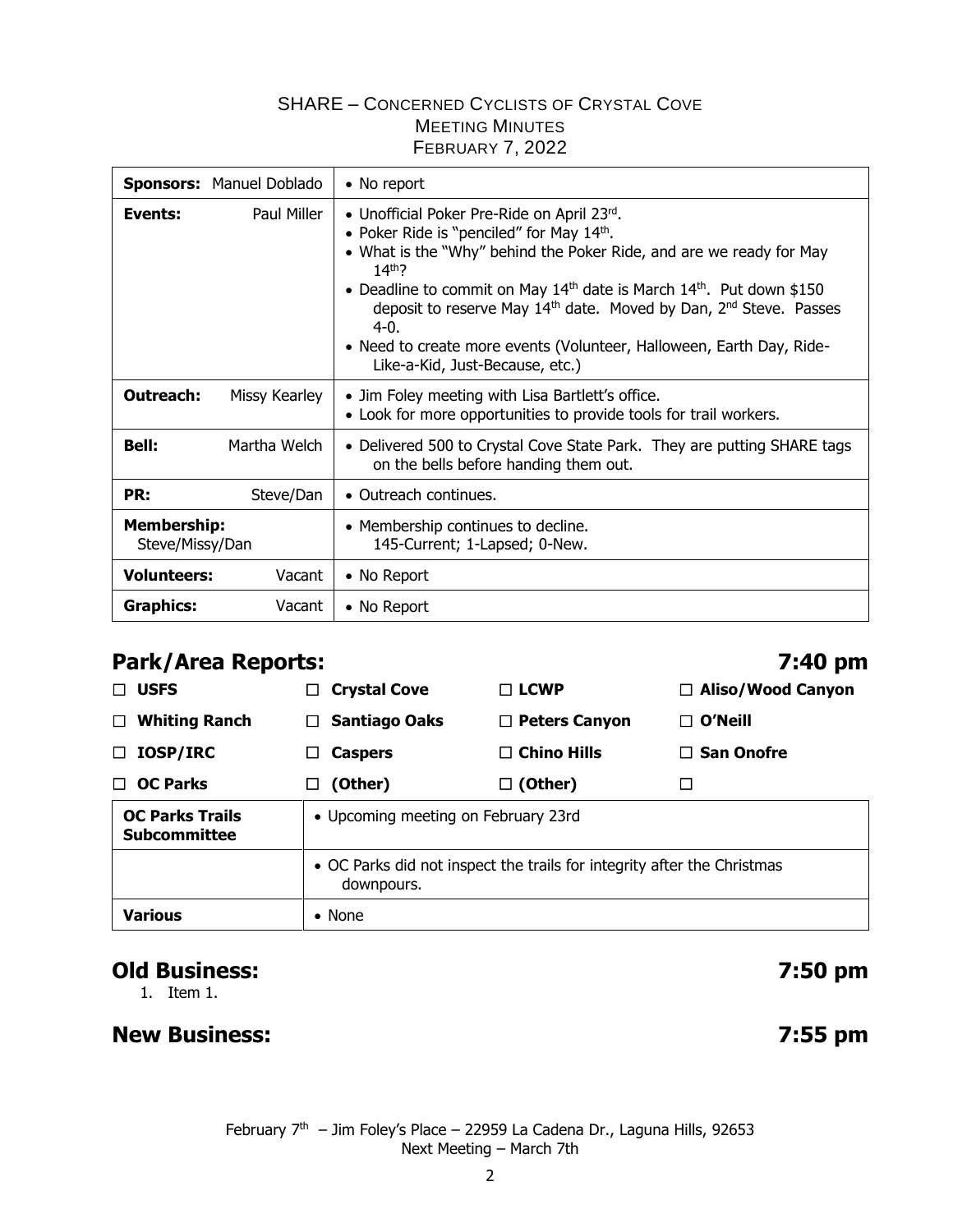- 1. Upcoming CAMTB Advisory Council Meeting (2/9) with additional Board Members on board. Refer to CAMTB website for more information on the creation of Executive Committees.
- 2. CAMTB goal is make inroads into Orange County and start to partner with local, regional, and national MTB industry partnerships.
- 3. Expand presence with Sea Otter. Exploring larger partnerships and receiving donations that improve CAMTB visibility and outreach.

### **General Roundtable: 8:00 pm**

1. No General Roundtable

# **Meeting Adjourned @ 8:05 pm**

Minutes Submitted by

Secretary: February 8, 2022<br>and future

Approved: *March 7, 2022*